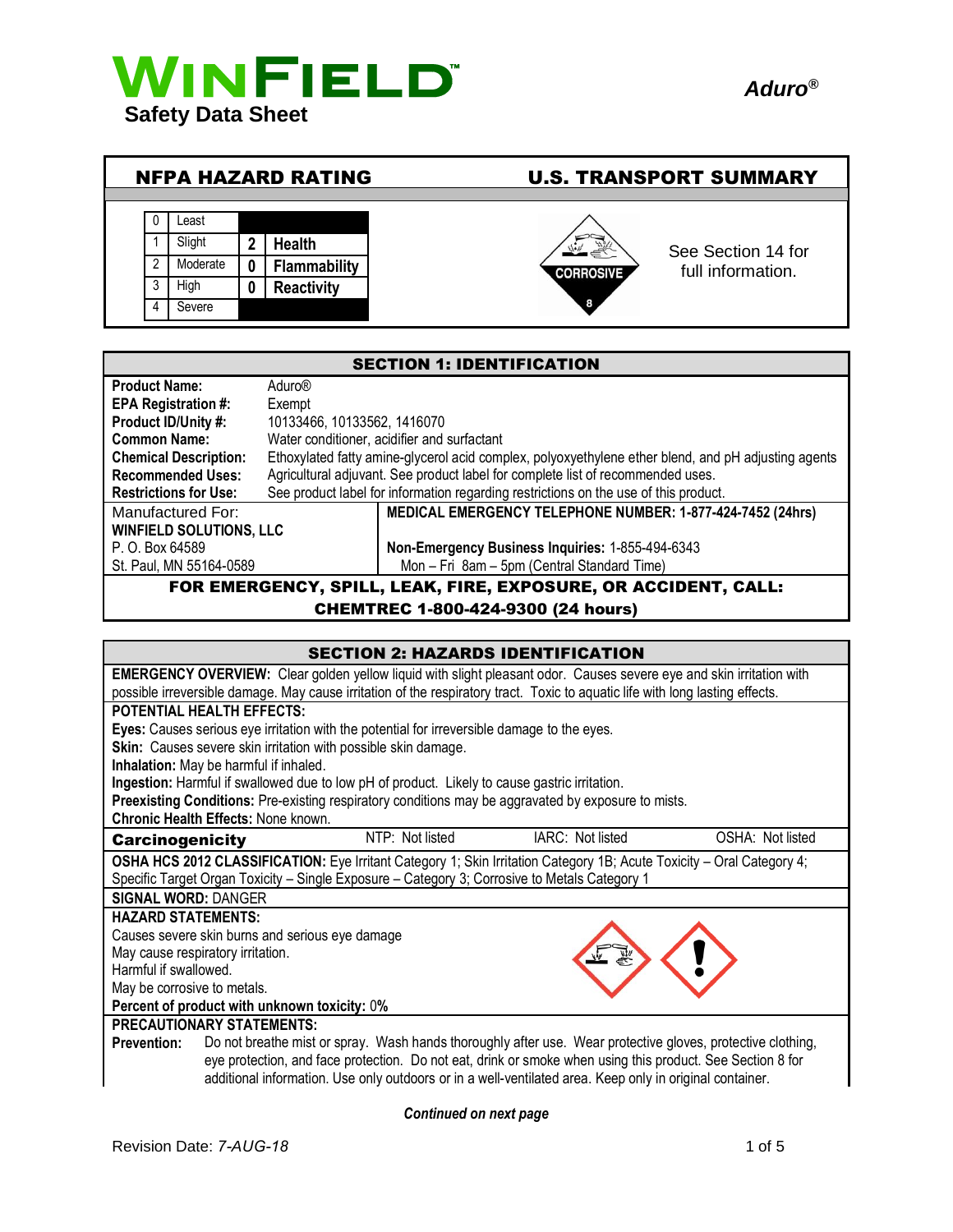# *Aduro®*

| Response: | If in eyes: Rinse cautiously with water for 15 minutes. Remove contact lenses, if present and easy to do.         |  |  |  |
|-----------|-------------------------------------------------------------------------------------------------------------------|--|--|--|
|           | Continue rinsing. Immediately call a poison control center (1-877-424-7452) or doctor for treatment advice.       |  |  |  |
|           | If on skin (or hair): Take off immediately all contaminated clothing. Rinse skin with water/shower.               |  |  |  |
|           | If inhaled: Remove person to fresh air and keep comfortable for breathing. Immediately call a poison control      |  |  |  |
|           | center (1-877-424-7452) or doctor for treatment advice. If Swallowed: Rinse mouth. Do NOT induce vomiting.        |  |  |  |
|           | Call a poison control center/doctor if you feel unwell.                                                           |  |  |  |
|           | If spilled: Absorb spillage to prevent material damage.                                                           |  |  |  |
| Storage:  | Store in corrosive resistant container with a resistant inner liner. Store in a well-ventilated and locked place. |  |  |  |
|           | Keep container tightly closed.                                                                                    |  |  |  |
| Disposal: | Dispose of contents/container in accordance with Federal, state and local regulations.                            |  |  |  |

| <b>SECTION 3: COMPOSITION/INFORMATION ON INGREDIENTS</b>                                                                      |                |                   |  |  |
|-------------------------------------------------------------------------------------------------------------------------------|----------------|-------------------|--|--|
| Ingredient                                                                                                                    | $%$ (wt)       | <b>CAS Reg. #</b> |  |  |
| Proprietary blend of water conditioners and buffers                                                                           | 100.0%         | $\star$           |  |  |
| (1-Butanol                                                                                                                    | $0.5 - 1.5\%$  | $71-36-3$         |  |  |
| (Ethanolamine                                                                                                                 | $5.0 - 10.0\%$ | $141 - 43 - 5$    |  |  |
|                                                                                                                               |                |                   |  |  |
|                                                                                                                               |                |                   |  |  |
| *Ingredients not specifically listed are non-hazardous and/or considered to be confidential business information under 29 CFR |                |                   |  |  |
| 1910.1200(i).                                                                                                                 |                |                   |  |  |
| One Onation Office concerning limits                                                                                          |                |                   |  |  |

See Section 8 for exposure limits.

### SECTION 4: FIRST AID MEASURES **Inhalation:** Remove person from contaminated area to fresh air and assist breathing as needed. Seek medical attention or call a poison control center for treatment advice. **Ingestion:** Seek medical attention or call a poison control center immediately. Do not induce vomiting unless told to do so by a poison control center or doctor. Do not give anything by mouth to an unconscious person. Eyes: Flush eyes with clean water for at least 15 minutes. Lift eyelids to facilitate irrigation. If present, remove contact lenses after 5 minutes and continue rinsing. Seek medical attention immediately. **Skin:** Remove contaminated clothing and wash before re-using them. Wash exposed skin with soap and water. Seek medical attention immediately.

### SECTION 5: FIRE FIGHTING MEASURES

**Suitable Extinguishing Media:** Use water spray preferable in the form of a fog, alcohol foam, dry chemical, or carbon dioxide (CO2). Avoid excessive water.

**Unsuitable Extinguishing Media:** Water jet.

**Special Fire Fighting Procedures:** Wear NIOSH/MSHA approved self-contained breathing apparatus and full bunker gear. Dike area to prevent runoff and contamination of water sources. Dispose of fire control water later. Avoid breathing vapors; keep upwind. Treat as a liquid chemical type fire where discharges to the environment are to be controlled as quickly as possible. **Hazardous Combustion Products:** Thermal breakdown of this product during fire or very high heat conditions may produce carbon oxides, nitrogen oxides, sulfur oxides and phosphorous.

**Unusual Fire and Explosion Hazards:** Can be dangerous when exposed to extreme heat and flame. Can vigorously decompose under high temperature conditions (>230°F, 110°C) to release carbon dioxide gas. DO NOT allow water to directly enter storage containers as violent reaction may occur. Flammable hydrogen may be produced on prolonged contact with metals such as aluminum, tin, lead and zinc.

### SECTION 6: ACCIDENTAL RELEASE MEASURES

**Personal Precautions:** Refer to Section 8 for personal protective equipment to be worn during containment and clean-up of a spill involving this product.

**Environmental Precautions:** Keep spilled product from entering nearby sewers or waterways.

**Methods for Containment:** Contain spilled liquid by diking area with sand or earth.

**Methods for Clean-up:** Cover contained spill with an inert absorbent material such as sand, vermiculite or other appropriate material. Vacuum, scoop or sweep up material and place in a container for disposal. Do not place spilled material back in original container.

**Other Information:** No other information available.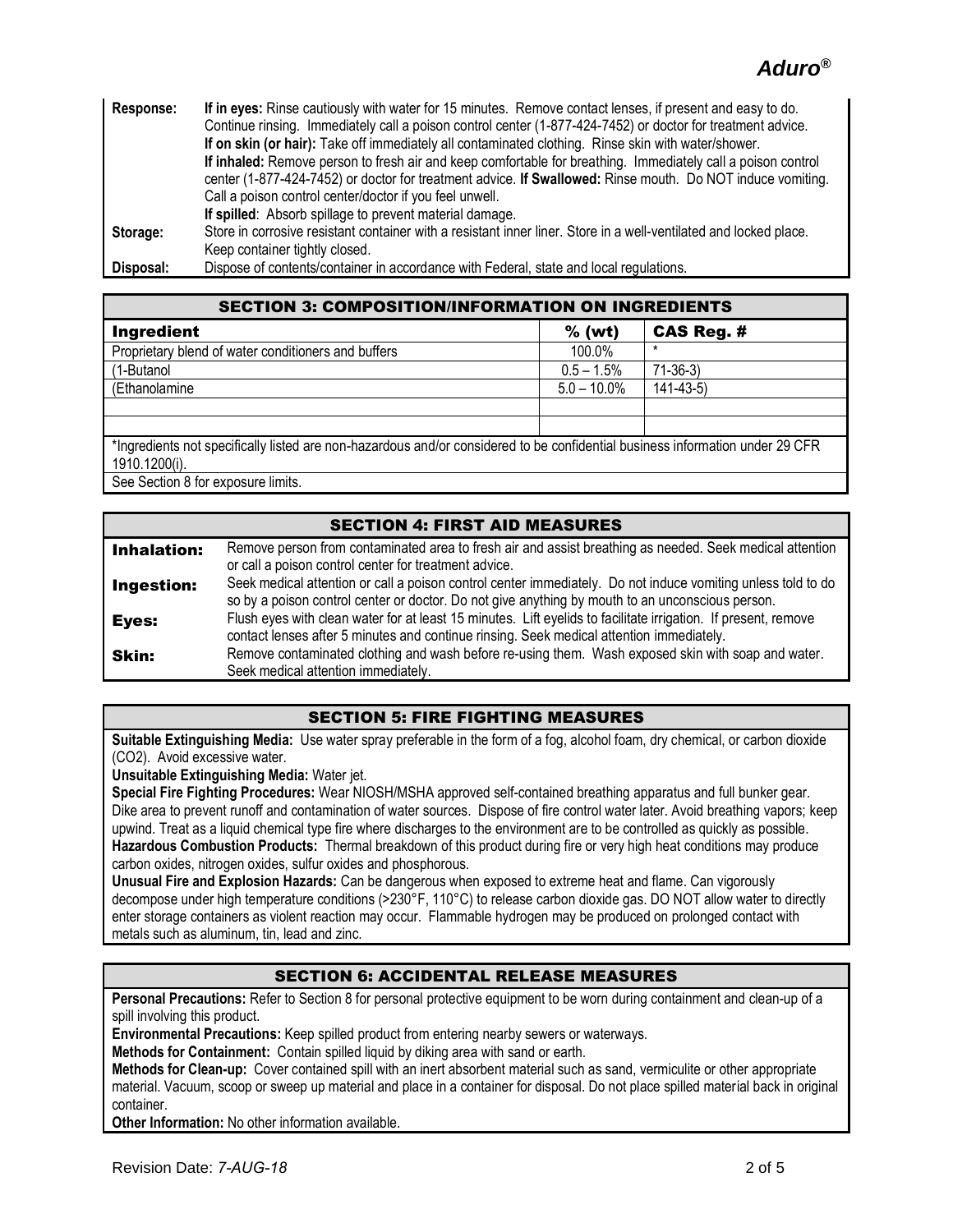### SECTION 7: HANDLING AND STORAGE

**Handling:** Ensure adequate ventilation. Immediately clean up spills that occur during handling. Keep containers closed when not in use. Practice good hygiene after using this material, especially before eating, drinking, smoking, using the toilet, or applying cosmetics.

**Storage:** Store in a locked, cool, dry area away from children, feed and food products in an area away from incompatible substances. Protect packaging from physical damage. Protect from exposure to fire. Do not store in aluminum, copper or mild steel vessels. DO NOT FREEZE.

**Minimum Storage Temperature:** 32°F

**Other Precautions:** Consult Federal, state and local laws and regulations pertaining to storage.

| <b>Exposure Guidelines</b>                                                                                                     |                      |                  |                      |  |
|--------------------------------------------------------------------------------------------------------------------------------|----------------------|------------------|----------------------|--|
| Component:                                                                                                                     | <b>OSHA PEL</b>      | <b>ACGIH TLV</b> | <b>NIOSH REL</b>     |  |
| 1-butanol                                                                                                                      | 100 ppm, 300 mg/m3   | 15 ppm (TWA)     | 50 ppm, 150 mg/m3    |  |
|                                                                                                                                | (TWA)                | 30 ppm (CEIL)    | $(C)$ [skin]         |  |
| Ethanolamine                                                                                                                   | 3 ppm, 6 mg/m3 (TWA) | 3 ppm (TWA)      | 3 ppm, 8 mg/m3 (TWA) |  |
|                                                                                                                                |                      | 6 ppm (STEL)     | 6 ppm, 15 mg/m3 (ST) |  |
| Respiratory Protection: Seek professional advice prior to respirator selection and use. Follow OSHA respirator regulations (29 |                      |                  |                      |  |
| CFR 1910.134) and, if necessary, wear an OSHA/NIOSH-approved respirator for organic vapors.                                    |                      |                  |                      |  |
| <b>Engineering Controls:</b><br>Local Exhaust: Provide general or local exhaust ventilation systems to maintain airborne       |                      |                  |                      |  |
| concentrations below OSHA PELs or other specified exposure limits. Local exhaust ventilation is                                |                      |                  |                      |  |
| preferred.                                                                                                                     |                      |                  |                      |  |
| Protective Gloves: Wear chemically protective gloves to prevent repeated exposure to the skin.                                 |                      |                  |                      |  |
| Eye Protection: To avoid contact with eyes, wear chemical goggles or shielded safety glasses. Contact lenses are not eye       |                      |                  |                      |  |
| protective devices. An emergency eyewash or water supply should be readily accessible to the work area.                        |                      |                  |                      |  |
| Other Protective Clothing or Equipment: Wear long-sleeve shirt, long pants and chemical resistant shoes plus socks to          |                      |                  |                      |  |
| prevent prolonged or repeated skin contact.                                                                                    |                      |                  |                      |  |
| Work/Hygienic Practices: Never eat drink nor use tobacco in work areas. Practice good hygiene after using this material        |                      |                  |                      |  |

**Work/Hygienic Practices:** Never eat, drink, nor use tobacco in work areas. Practice good hygiene after using this material, especially before eating, drinking, smoking, using the toilet, or applying cosmetics.

#### SECTION 9: PHYSICAL AND CHEMICAL PROPERTIES

| <b>Physical State:</b>        | Liquid                     | Specific Gravity $(H2O=1)$ :         | $1.19 - 1.20$ (typical)          |
|-------------------------------|----------------------------|--------------------------------------|----------------------------------|
| Vapor Pressure (mm Hg):       | Not determined             | Density (Ibs/gallon):                | $9.93 - 10.01$ lbs/gal (typical) |
| <b>Vapor Density (Air=1):</b> | Heavier than air.          | <b>Melting Point/Freezing Point:</b> | Not determined                   |
| Solubility in Water (wt %):   | Soluble                    | <b>Boiling Point/Range:</b>          | Not determined                   |
| Viscosity:                    | Not determined             | pH (0.25% aqueous solution):         | $2.0 - 2.5$                      |
| Appearance and odor:          | Clear golden yellow liquid | <b>Flash Point:</b>                  | $>200^\circ F$                   |
|                               | Odor not determined        |                                      |                                  |

#### SECTION 10: STABILITY AND REACTIVITY

**Reactivity:** Reaction with incompatible alkaline materials and susceptible metals (aluminum, tin, lead, zinc) will release dangerous hydrogen gas.

**Chemical Stability:** Product is stable at ambient temperature and pressure, under normal storage and handling. **Possibility of Hazardous Reactions:** Reaction with incompatible alkaline materials and susceptible metals (aluminum, tin, lead, zinc) will release dangerous hydrogen gas.

**Conditions to Avoid:** Contact with incompatible materials, extreme heat/open flame/sparks and other sources of ignition. **Incompatible Materials:** Oxidizing agents, strong acids, strong bases and susceptible metals such as aluminum, tin, lead and zinc.

**Hazardous Decomposition Products:** Thermal breakdown of this product during fire or very high heat conditions may produce carbon oxides, nitrogen oxides, sulfur oxides and phosphorous.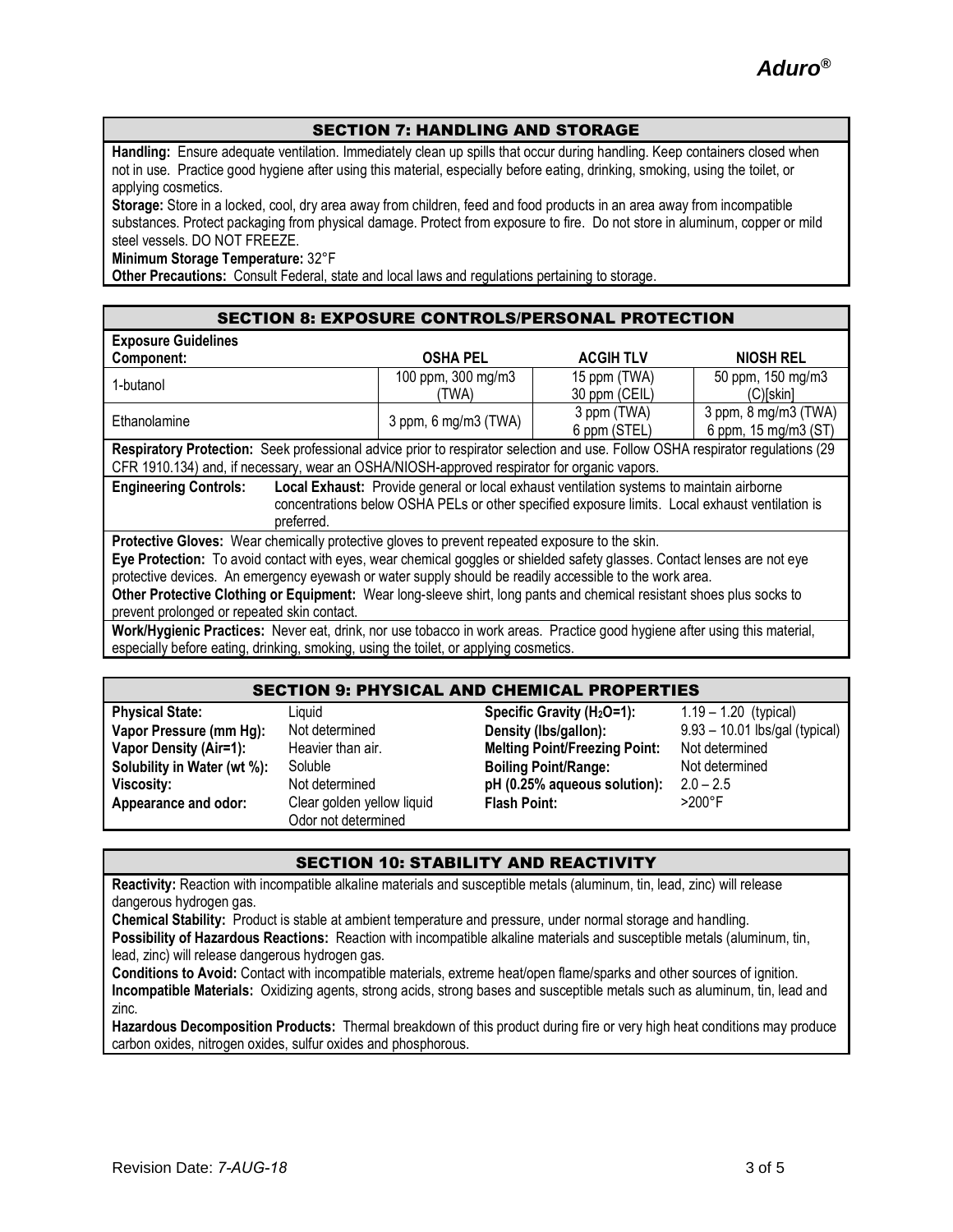### SECTION 11: TOXICOLOGICAL INFORMATION

| <b>ACUTE TOXICITY</b>                                                                       |                                                                                                                                                                                 |  |  |  |
|---------------------------------------------------------------------------------------------|---------------------------------------------------------------------------------------------------------------------------------------------------------------------------------|--|--|--|
| Eye Effects:                                                                                | Causes severe eye irritation and may cause burns and other irreversible damage.                                                                                                 |  |  |  |
| <b>Skin Effects:</b>                                                                        | LD50 is >5,000 mg/kg. Causes serious skin irritation.                                                                                                                           |  |  |  |
| <b>Acute Inhalation Effects:</b>                                                            | No data available                                                                                                                                                               |  |  |  |
| <b>Acute Oral Effects:</b>                                                                  | LD50: 500 mg/kg. Swallowing may cause burning pain in the mouth, throat, and abdomen and<br>coughing and constriction of the throat, followed by nausea, vomiting and diarrhea. |  |  |  |
| <b>Specific Target Organ</b><br>Toxicity:                                                   | Respiratory irritation                                                                                                                                                          |  |  |  |
| <b>CHRONIC TOXICITY</b>                                                                     |                                                                                                                                                                                 |  |  |  |
| <b>Chronic Effects:</b>                                                                     | Not anticipated to have chronic health effects due to exposure.                                                                                                                 |  |  |  |
| Carcinogenicity:                                                                            | This product contains no ingredients that are suspected of being or known to be a carcinogen<br>under OSHA, NTP, or IARC at greater than 0.1%.                                  |  |  |  |
| <b>Mutagenicity:</b>                                                                        | None of the components of this product are known or suspected of having mutagenic effects.                                                                                      |  |  |  |
| Teratogenicity:                                                                             | None of the components of this product are known or suspected of having teratogenic effects.                                                                                    |  |  |  |
| <b>Reproductive Toxicity:</b>                                                               | None of the components of this product are known or suspected of having effects on the<br>reproductive system.                                                                  |  |  |  |
| <b>POTENTIAL HEALTH EFFECTS:</b>                                                            |                                                                                                                                                                                 |  |  |  |
| Eyes: Causes serious eye irritation with the potential for irreversible damage to the eyes. |                                                                                                                                                                                 |  |  |  |
| <b>Skin:</b> Causes severe skin irritation with possible skin damage.                       |                                                                                                                                                                                 |  |  |  |
| Inhalation: May be harmful if inhaled.                                                      |                                                                                                                                                                                 |  |  |  |
|                                                                                             |                                                                                                                                                                                 |  |  |  |

**Ingestion:** Harmful if swallowed due to low pH of product. Likely to cause gastric irritation.

### SECTION 12: ECOLOGICAL INFORMATION

| <b>ENVIRONMENTAL SUMMARY:</b> Ecotoxicity studies have not been conducted on this product. |                |  |
|--------------------------------------------------------------------------------------------|----------------|--|
| <b>ECOTOXICITY DATA:</b>                                                                   |                |  |
| <b>Fish Acute and Prolonged Toxicity:</b>                                                  | Not determined |  |
| <b>Aquatic Invertebrate Acute Toxicity:</b>                                                | Not determined |  |
| <b>Aquatic Plant Toxicity:</b>                                                             | Not determined |  |
| <b>Bird Acute and Prolonged Toxicity:</b>                                                  | Not determined |  |
| <b>Honeybee Toxicity:</b>                                                                  | Not determined |  |
| <b>ENVIRONMENTAL EFFECTS:</b>                                                              |                |  |
| <b>Soil Absorption/Mobility:</b>                                                           | Not determined |  |
| Persistence and degradability:                                                             | Not determined |  |
| <b>Bioaccumulative Potential:</b>                                                          | Not determined |  |
| Other adverse effects:                                                                     | None known     |  |

## SECTION 13: DISPOSAL CONSIDERATIONS

**Waste:** Dispose of in accordance with applicable Federal, state and local laws and regulations. **Container:** Triple rinse and recycle the container or dispose of in accordance with Federal, state and local laws and regulations. **RCRA Characteristics:** It is the responsibility of the individual disposing of this product to determine the RCRA classification and hazard status of the waste.

| <b>SECTION 14: TRANSPORT INFORMATION</b> |                                                                                        |  |  |
|------------------------------------------|----------------------------------------------------------------------------------------|--|--|
| DOT:<br>(Ground)                         | UN1760, Corrosive Liquid, N.O.S. (contains monocarbamide dihydrogen sulfate), 8, PGII  |  |  |
| IMDG:<br>(Sea)                           | UN1760, Corrosive Liquid, N.O.S. (contains monocarbamide dihydrogen sulfate), 8, PGII, |  |  |
| <b>IATA:</b><br>(Air)                    | Not determined.                                                                        |  |  |
| TDG:<br>(Canada)                         | Not determined                                                                         |  |  |